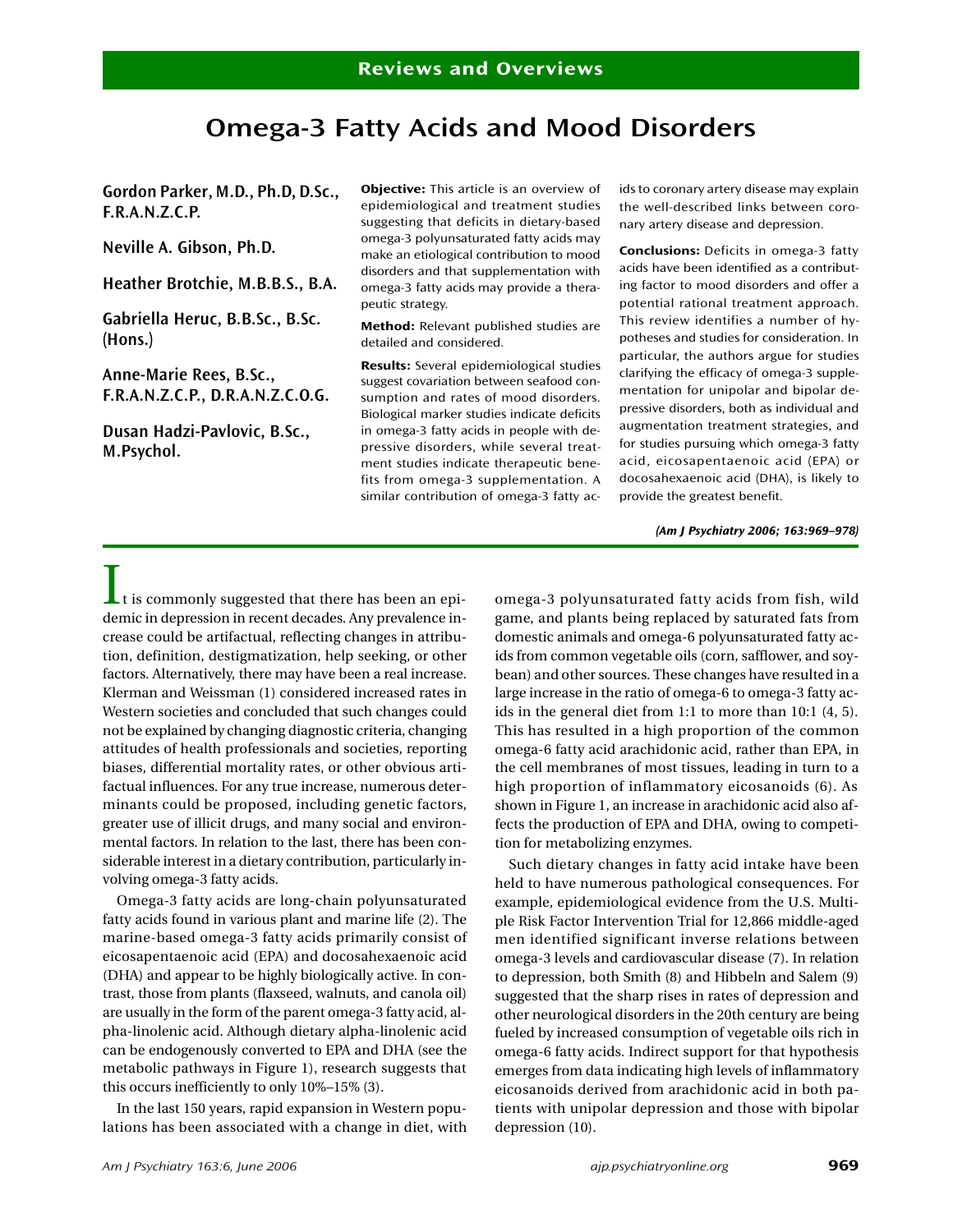#### **FIGURE 1. Metabolic Pathways for Polyunsaturated Fatty Acids**



As epidemiological research (11) has shown wide variation in the annual prevalence of major depression across countries, a dietary determinant has been considered; several epidemiological studies have examined possible links between fish consumption and mood disorders. The study results have been intriguing, and there have now been sufficient studies pursuing deficits in omega-3 fatty acids and treatment implications to encourage fine-focused etiological and treatment studies. As further evidence of the research domain's importance, the National Institutes of Health conducted a workshop on the links between omega-3 fatty acids and psychiatric disorders in 1998 (12). We now examine the possible contribution of omega-3 fatty acids to both the onset and treatment of mood disorders, by reviewing relevant studies.

# **Seafood Consumption and Community Rates of Mood Disorders**

#### *Depression*

Hibbeln (13) reported a very strong negative correlation (r=–0.84) between fish consumption and major depression in a cross-national depression database. Several other studies (Table 1) have provided indirect support for a link between seafood consumption and depression. For instance, the prevalence of seasonal affective disorder appears unexpectedly low in Iceland (19). The authors of that report found no difference between winter and summer scores for depression and anxiety for either sex in their sample, arguing against any seasonality effect, and they proposed that it might reflect some "unique features of the

Icelandic population." Cott and Hibbeln (20) suggested that this could be the high consumption of fish (225 lb/ person per year), as Japan (with a fish consumption of 147 lb/person per year) also had an unexpectedly low rate of seasonal affective disorder. Other countries, with average intakes of 50 to 70 lb, had much higher rates of seasonal affective disorder, despite receiving more winter sunlight. In support, McGrath-Hanna et al. (21) showed that as the diet of circumpolar people changed from the traditional one, based largely on fish and fish-eating animals, to one of a largely Western nature, so rates of depression, seasonal affective disorder, anxiety, and suicide rose. Further, in a survey of 3,204 Finnish adults, Tanskanen et al. (17) demonstrated that the likelihood of having depressive symptoms was significantly higher among infrequent fish consumers than among frequent consumers.

Negative studies have, however, also been reported. Hakkarainen et al. (14) undertook a correlational study nested within a randomized, controlled cancer prevention trial of the antioxidants alpha-tocopherol and beta-carotene in 29,133 men (ages 50 to 69 years) in Finland. Intake of fatty acids and fish consumption were calculated from a questionnaire about food use. Self-reported depressed mood was recorded three times annually, data on hospital treatments for major depression were derived from the National Hospital Discharge Register, and suicides were identified from death certificates. No significant association of fish consumption or intake of omega-3 fatty acids with any outcome variable was found. However, as only dietary intake was assessed and not actual levels of omega-3 fatty acids, it is difficult to know whether there was any mechanis-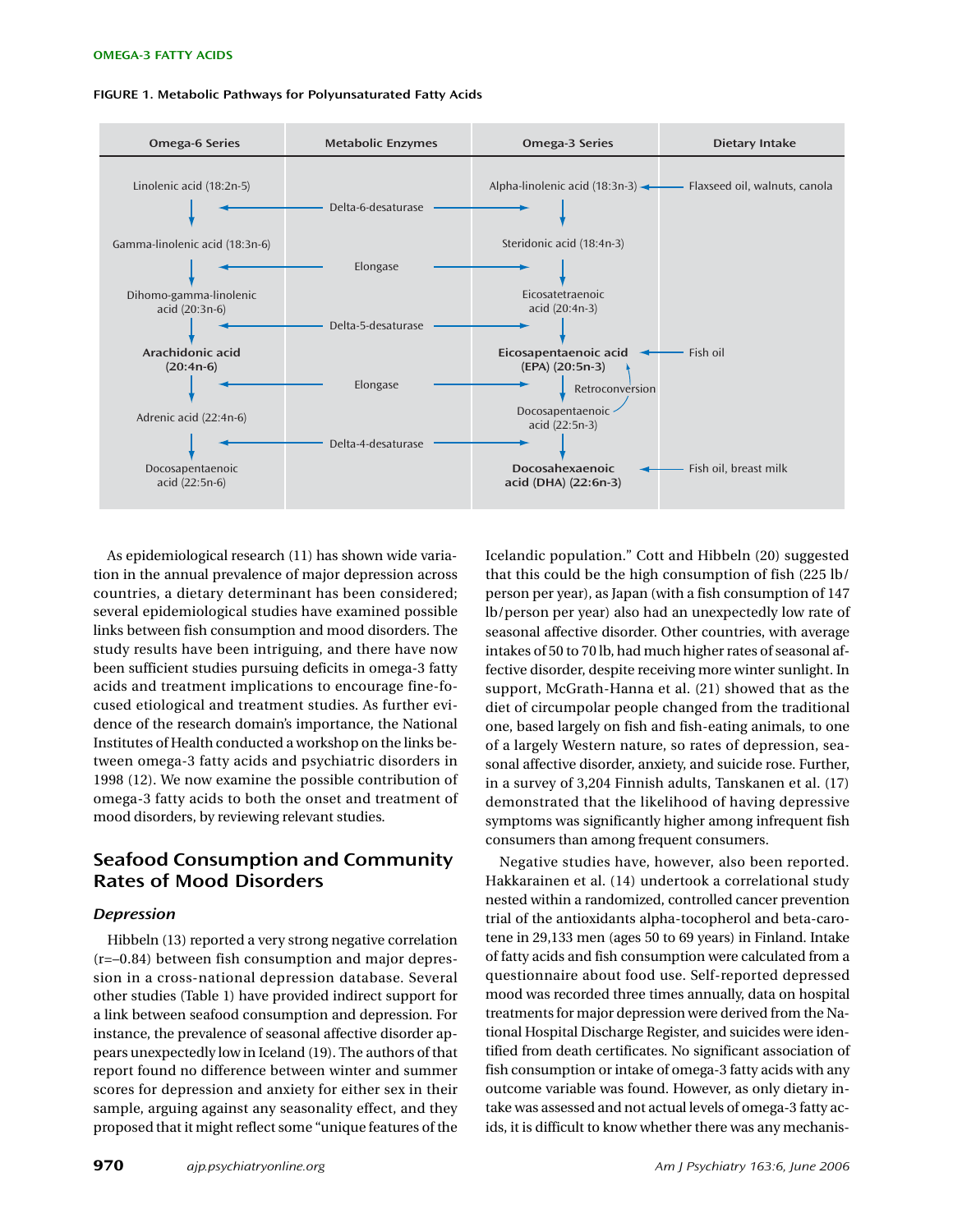|                                   | Participants |                            |                       |                                                                                 | Measurement Instrument                                                                                                 |                                                                                                         |                                                                                                                                                                                                                 |
|-----------------------------------|--------------|----------------------------|-----------------------|---------------------------------------------------------------------------------|------------------------------------------------------------------------------------------------------------------------|---------------------------------------------------------------------------------------------------------|-----------------------------------------------------------------------------------------------------------------------------------------------------------------------------------------------------------------|
| Study                             | N            | Age<br>Range<br>(years)    | Location              | Study<br>Design                                                                 | Depression                                                                                                             | Dietary Intake<br>of Seafood                                                                            | <b>Findings</b>                                                                                                                                                                                                 |
| <b>Hakkarainen</b><br>et al. (14) | 29,133       | $50 - 69$                  | Finland               | Cohort study                                                                    | Self-reported<br>depressed mood,<br>hospital treatment<br>due to depressed<br>mood, or death<br>from suicide           | Validated food<br>frequency<br>questionnaire about<br>dietary intake over<br>previous 12 months         | Omega-3 and fish intake<br>was not significantly as-<br>sociated with depressed<br>mood (relative risk=1.02,<br>95% CI=0.97 to 1.08) or<br>hospital treatment<br>(relative risk=0.82, 95%<br>$CI = 0.59 - 1.12$ |
| Hibbeln (13)                      | 35,000       | $-$ <sup>a</sup>           | Multiple<br>countries | Ecologic study                                                                  | Structured clinical<br>interview assessing<br>core biological<br>symptoms                                              | Apparent fish<br>consumption<br>calculated by fish<br>catch plus imports<br>minus exports               | Apparent fish consumption<br>was correlated with rate<br>of depression $(r=-0.84)$ .<br>p<0.005                                                                                                                 |
| Hibbeln (15)                      | 14,532       | $\overline{\phantom{a}}$ a | 22<br>countries       | Ecologic study                                                                  | Edinburgh<br>Postpartum<br><b>Depression Scale</b>                                                                     | World Health<br>Organization<br>seafood consump-<br>tion rates                                          | Greater seafood<br>consumption predicted<br>lower prevalence of<br>postpartum depression<br>$(r=-0.81, p<0.0001)$                                                                                               |
| Noaghiul and<br>Hibbeln (16)      | $-$ a        | $18 - 64$                  | 18<br>countries       | Ecologic study,<br>comparing<br>bipolar<br>disorders<br>with schizo-<br>phrenia | <b>NIMH Diagnostic</b><br>Interview Schedule,<br>SPIKE, or Schedule<br>for Affective<br>Disorders and<br>Schizophrenia | World Health<br>Organization<br>seafood consump-<br>tion rates                                          | Greater seafood<br>consumption predicted<br>lower rates of bipolar<br>disorders (linear<br>regression, $r=-0.74$ ,<br>p<0.0001; exponential<br>decay regression,<br>$r=-0.85$ , $p<0.0001$ )                    |
| Tanskanen<br>et al. (17)          | 3,204        | $25 - 64$                  | Finland               | Cross-sectional<br>study                                                        | <b>Beck Depression</b><br>Inventory                                                                                    | Question about<br>consumption<br>frequency with six<br>response options                                 | Infrequent fish<br>consumption was<br>independently associ-<br>ated with depressive<br>symptoms in a<br>hierarchical logistic<br>model (odds ratio=1.31,<br>95% CI=1.10-1.56)                                   |
| Timonen<br>et al. (18)            | 5,689        | 31                         | Finland               | Cross-sectional<br>study                                                        | <b>Hopkins Symptom</b><br>Checklist and<br>doctor-diagnosed<br>lifetime depression                                     | <b>Ouestion about food</b><br>frequency using 6-<br>point scale, based<br>on intake in last 6<br>months | Rate of depression was<br>higher in participants<br>who rarely consumed<br>fish for women (odds ra-<br>tio=2.6, 95% CI=1.4-5.1)<br>but not for men (odds ra-<br>tio=0.4, 95% CI=0.1-1.2)                        |

#### **TABLE 1. Principal Epidemiological Studies Associating Seafood Intake With Mood Disorders**

a Not reported.

tic interference from the antioxidant supplementation. Further, the intake of EPA and DHA in this study was less than 0.5 g/day, most of the omega-3 fatty acid intake was alpha-linolenic acid, and as noted earlier, the conversion of alpha-linolenic acid to EPA and DHA is only 10%–15%. A further possible explanation for these negative findings may be the male-only cohort, since a recent prospective cohort study in Finland showed low fish consumption to be significantly associated with depression in women only (18), possibly reflecting gender differences in neurotransmitter and phospholipid metabolism.

### *Bipolar Disorder*

Noaghiul and Hibbeln (16) examined possible links between seafood consumption and prevalence rates of bipolar disorder and schizophrenia. Simple exponential decay regressions quantified links between greater seafood con-

sumption and lower lifetime prevalence rates of bipolar I, bipolar II, and bipolar spectrum disorder, with the strongest association for bipolar II (r=–0.91). The lack of any association between seafood consumption and lifetime rate of schizophrenia was interpreted as reflecting specificity of the association to affective disorders.

### *Postpartum Depression*

Hibbeln (15) reported a cross-national ecological analysis of seafood consumption, DHA content of mothers' milk, and the prevalence rate of postpartum depression. The prevalence varied nearly 50-fold, from 0.5% in Singapore to 24.5% in South Africa; the mean prevalence rate worldwide was 12.4%. Both higher national seafood consumption and higher DHA content in the mothers' breast milk predicted a lower prevalence of postpartum depression. Furthermore, greater apparent seafood consump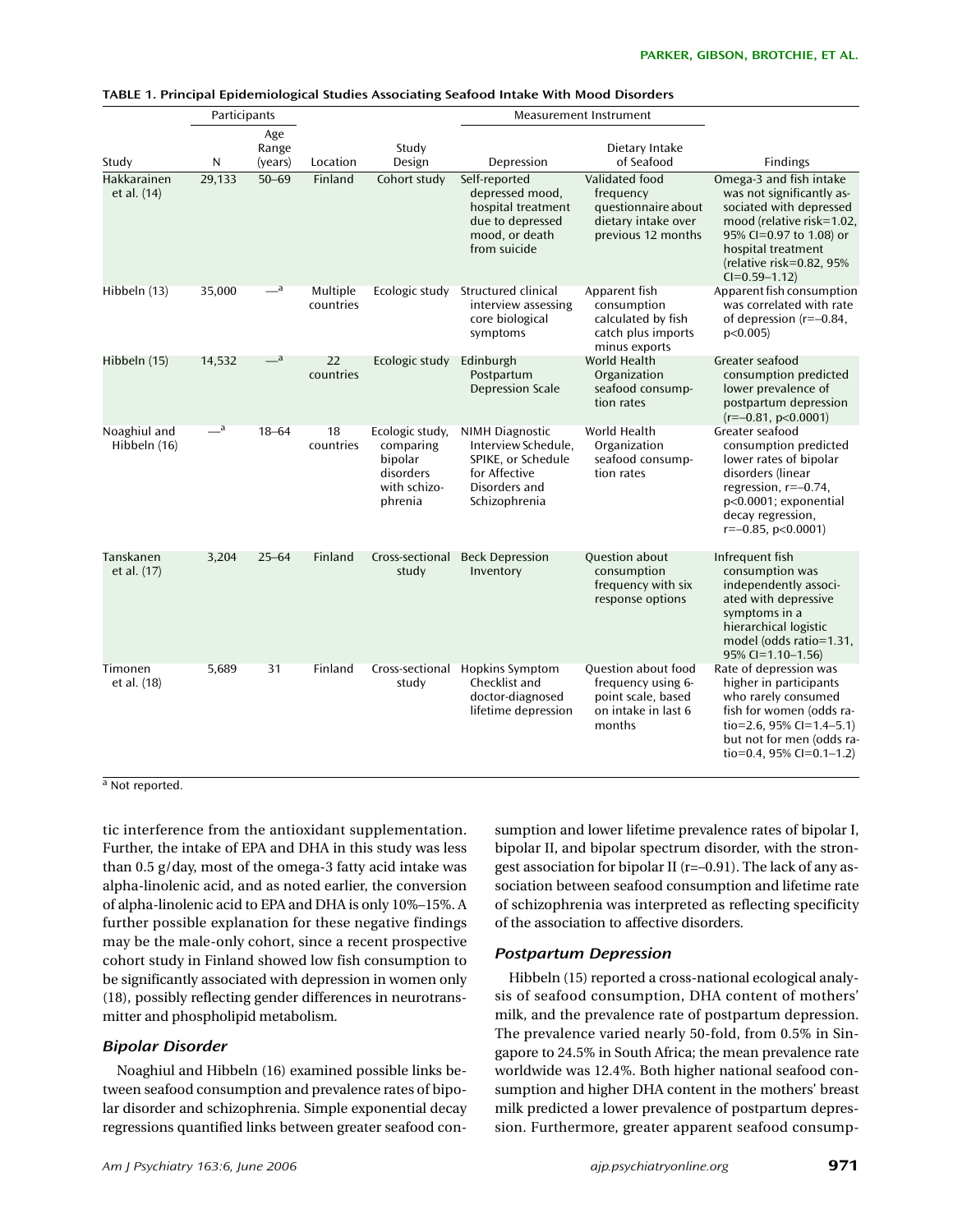tion predicted a higher DHA content in the mothers' milk. However, the arachidonic acid and EPA content of the mothers' milk were unrelated to either prevalence of postpartum depression or apparent seafood consumption.

The median DHA intake of women from Australia has been estimated (22) at 15 mg/day, whereas the intake in countries with high fish consumption (e.g., Japan, Korea, and Norway) is approximately 1000 mg/day. During the third trimester, the fetus accumulates an average of 67 mg/day of DHA, in excess of the dietary intake of many women (23). Such transfer to the baby through the placenta and, subsequently, through breast milk poses a risk to women of significant depletion of omega-3 fatty acids during pregnancy and lactation, thus possibly contributing to perinatal risk for depression. Hibbeln (15) therefore argued the need for controlled intervention trials to determine whether omega-3 fatty acids could prevent postpartum clinical depression and whether they might provide a viable alternative to pharmacological treatments. If efficacious, any such intervention has other advantages. First, studies in women (24, 25) and animals (26, 27) have indicated that omega-3 supplementation during pregnancy and the postpartum period is safe. Second, in a review of omega-3 fatty acids and postpartum depression (28), we argued that omega-3 supplementation in the perinatal period may have additional benefits for the infant's neurodevelopment. Third, that same review highlighted the need to explore safe alternatives to antidepressant drug therapies for use in the perinatal period.

## **Quantifying Omega-3 and Depression Variables**

We now review several articles indicating links between key polyunsaturated fatty acids and the level of depression. One intrinsic advantage to this research domain is the capacity to pursue and quantify the proposed biological marker. Adams et al. (29) investigated relationships between depression severity and the levels and ratios of omega-3 and omega-6 long-chain polyunsaturated fatty acids in plasma and erythrocyte phospholipids in 20 moderately to severely depressed patients. Intakes of arachidonic acid and EPA were calculated from self-reported frequency of intake of a wide variety of foods and use of a locally constructed database of the content of long-chain polyunsaturated fatty acids in different foods. They reported a significant positive relation between depression severity and the ratio of erythrocyte phospholipid arachidonic acid to EPA and a negative relation between erythrocyte EPA and depression. The arachidonic acid/EPA ratio in plasma phospholipids was also significantly correlated with depression.

Tiemeier et al. (30) screened 3,884 subjects age 60 or older in Rotterdam for depressive symptoms, and they compared 264 with depressive symptoms (including 106 with depressive disorders) against 461 randomly selected

reference subjects. The subjects with depressive disorders had significantly lower concentrations of omega-3 fatty acids and a significantly higher ratio of omega-6 to omega-3 fatty acids. As such associations were not secondary to inflammation, atherosclerosis, or several other possible confounders, a direct effect of fatty acid composition on mood was inferred.

Maes and colleagues (31) compared 36 subjects with major depression, 14 with minor depression, and 24 nondepressed patients. Those with major depression had a significantly higher ratio of arachidonic acid to EPA in both serum cholesteryl esters and phospholipids and a significantly higher omega-6/omega-3 ratio than did the nondepressed subjects and those with minor depression. Such subjects also had significantly lower alpha-linolenic acid and lower total omega-3 in serum cholesteryl esters and lower EPA in both serum cholesteryl ester and phospholipid fractions. In a study extending these results, Maes et al. (32) studied 34 inpatients with major depression and 14 normal volunteers. Major depression was associated with lower EPA and total omega-3 levels and a higher omega-6/omega-3 ratio in cholesteryl esters and phospholipids. However, in this study there was no significant effect of antidepressant treatment on any of the polyunsaturated fatty acids. The authors suggested that major depression is associated with a deficiency of omega-3 fatty acids (which may act as a trait marker) and a compensatory increase of monounsaturated fatty acids and omega-6 fatty acids in phospholipids.

Edwards et al. (33) reported a study of 10 depressed patients and 14 comparison subjects in which erythrocyte membrane fatty acids were measured; the authors took account of age, gender, stress level, and smoking habits and included a full dietary analysis. The erythrocyte membrane omega-3 levels were significantly lower in the depressed patients. Peet et al. (34) undertook a similar study of 15 depressed patients and 15 healthy well-matched comparison subjects, and they found that the erythrocyte omega-3 levels of the depressed patients were significantly lower. Ten of the depressed patients were retested after 6 weeks' treatment with either lofepramine or amisulpride. Total omega-3 and DHA levels had increased from pretreatment levels but were still significantly below those of the comparison subjects. However, erythrocyte samples from both depressed and comparison subjects were then incubated with hydrogen peroxide, resulting in no significant difference in either total omega-3 or DHA level between any samples. This raises the possibility that the low erythrocyte omega-3 and DHA levels of the depressed patients may have been due to oxidative attack.

Mamalakis et al. (35) investigated possible relationships between polyunsaturated fatty acids in adipose tissue (an index of long-term or habitual fatty acid intake) and lower mood in a group of 247 healthy adults. The mildly depressed subjects had significantly lower adipose tissue DHA levels than the nondepressed subjects. The authors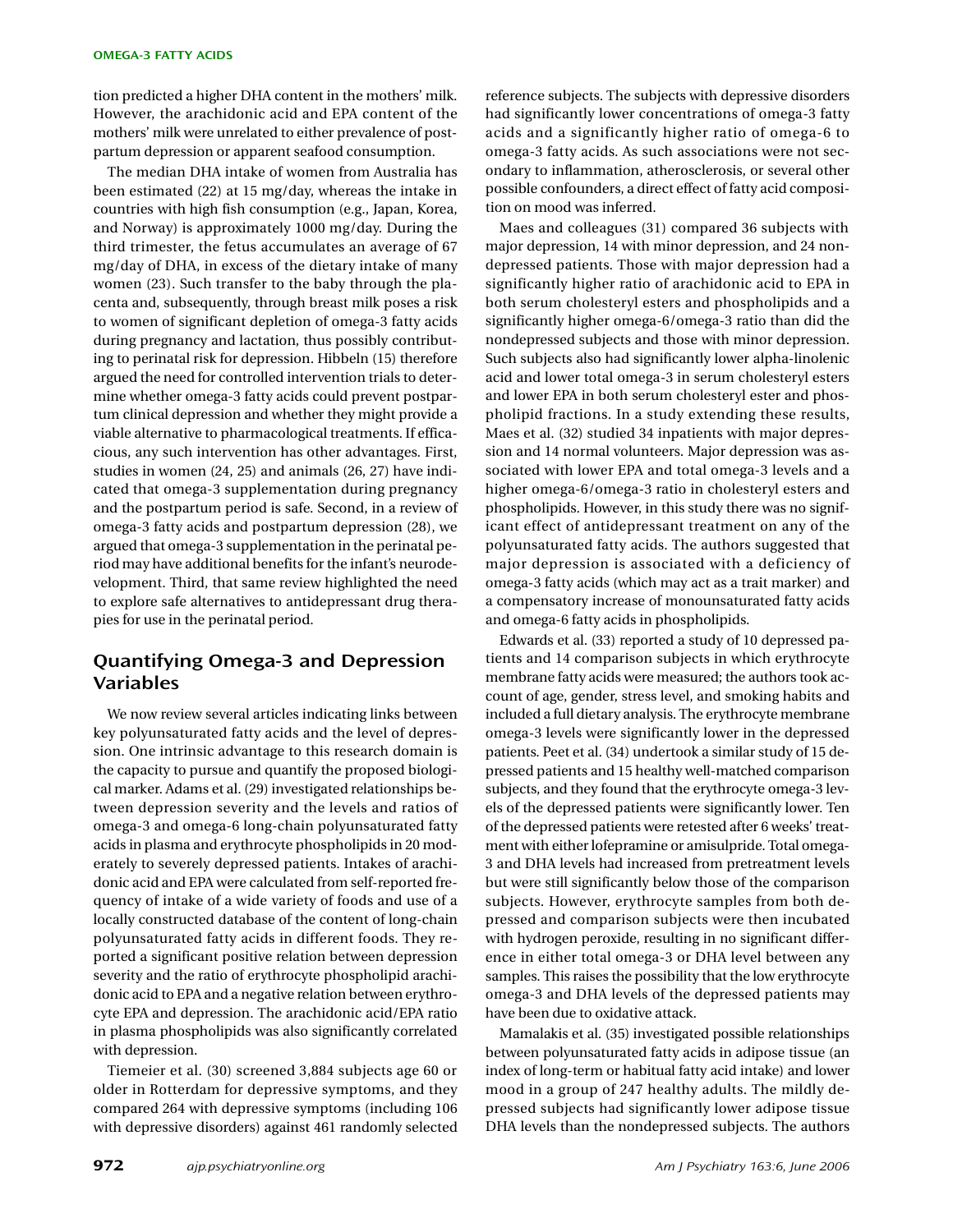speculated that, as depression has been reported to be associated with increased cytokine production and as fish oil and omega-3 fatty acids may inhibit inflammatory cytokine synthesis, the observed negative association between adipose DHA and depression may stem from the inhibiting effect of DHA on inflammatory cytokine synthesis.

One study (36) examined possible abnormalities in patients with bipolar I disorder. The erythrocyte concentrations of polyunsaturated fatty acids in 20 patients and 20 comparison subjects were compared. The bipolar subjects had significantly lower levels of arachidonic acid and DHA, but there were no differences between groups in total omega-3 and omega-6 compositions (or in the omega-6/omega-3 ratio).

# **Possible Mechanisms for Links Between Fatty Acid Abnormalities and Mood Disorders**

Several neurophysiological mechanisms have been proposed to explain the relationship between omega-3 polyunsaturated fatty acids and depression, such as the one proposed by Mamalakis et al. (35). The two omega-3 fatty acids, EPA and DHA, appear to decrease the production of inflammatory eicosanoids from arachidonic acid by means of two mechanisms (37). First, they compete with arachidonic acid for incorporation into membrane phospholipids, decreasing both cellular and plasma levels of arachidonic acid. Second, EPA competes with arachidonic acid for the cyclo-oxygenase enzyme system, inhibiting the production of proinflammatory eicosanoids derived from arachidonic acid (e.g., prostaglandins, leukotrienes, and thromboxanes), and prostaglandin  $E_2$  and thromboxane B2 have been linked to depression. DHA and EPA also inhibit the release of proinflammatory cytokines, such as interleukin-1 beta, interleukin-2, interleukin-6, interferon-gamma, and tumor necrosis factor alpha, which depend on eicosanoid release and are also associated with depression (38). Further, omega-3 fatty acids affect brainderived neurotrophic factor, which encourages synaptic plasticity, provides neuroprotection, enhances neurotransmission, and has antidepressant effects (39).

Another possible mechanism relates to the abundance of DHA in CNS membrane phospholipids, where it plays a vital role in maintaining membrane integrity and fluidity (40). By varying lipid concentrations in cell membranes, changes in fluidity can affect either the structure or functioning of proteins embedded in the membrane, including enzymes, receptors, and ion channels, leading to changes in cellular signaling. Support for involvement of omega-3 fatty acids in receptor functioning, neurotransmitter levels, and the metabolism of monoamines implicated in depression has been provided by animal studies (see references 9 and 38).

The hypothesis that omega-3 polyunsaturated fatty acids can affect cell membrane fluidity is supported by a recent study using magnetic resonance imaging (41). Twelve women with bipolar disorder received omega-3 fatty acids for 4 weeks and were contrasted with two nontreatment groups.  $T_2$  whole-brain relaxation times were used to detect changes in membrane fluidity, measured at baseline and 4 weeks after treatment initiation. The bipolar subjects receiving omega-3 fatty acids had significant decreases in  $T<sub>2</sub>$  values, with a dose-dependent effect shown by subdividing the treatment group into patients receiving a high dose (10 g/day) and those receiving a low dose (2 g/day).

Another postulated, more direct mechanism involves gene expression and the binding of fatty acids to specific nuclear receptors early in life, leading to genetic transcription (42) and predisposing to a range of diseases with DHA and EPA depletion later in life, such as Alzheimer's disease, cardiac disease, and depression.

## **Treatment Studies**

We now review a series of treatment studies, summarized in Table 2 with effect sizes calculated by us for relevant studies.

Stoll et al. (48) undertook a 4-month double-blind, placebo-controlled trial with patients who had bipolar disorder; 14 received omega-3 fatty acids, and 16 received placebo (olive oil). As most were also receiving a mood stabilizer, this was essentially an augmentation strategy, and the principal outcome measure was the duration of time before symptom exacerbation led to study exit. Those in the omega-3 group reported greater symptom reduction and remained in remission for a significantly longer time. Consideration of the noncompleters in the 4 month study is of some interest. In the omega-3 group, three of the 14 were noncompleters because of mania, hypomania, and worsening of a mixed state, respectively. In the placebo group, 10 of the 16 were noncompleters, nine because of worsening depression and one because of a "continued mixed state." Such indicative data were interpreted as demonstrating an antidepressant effect of omega-3 fatty acids, while the authors noted that the baseline clinical state of their subjects did not allow evaluation of any antimanic effect of omega-3 fatty acids. Thus, while this study is commonly viewed as demonstrating the benefits of omega-3 fatty acids for bipolar disorder, it may also be that this study demonstrated more the antidepressant potential of omega-3 fatty acids. Subsequently, Osher et al. (45) reported an open-label study with patients who had bipolar I disorder and reported depressive symptoms and/or being functionally impaired. Their current pharmacotherapy was maintained during adjunct treatment. Of the 10 patients who attained 1-month follow-up, eight had a 50% or greater reduction in depression score within 1 month.

Su et al. (49) reported a double-blind, placebo-controlled trial of omega-3 fatty acids for major depression in 22 patients, 12 treated with omega-3 fatty acids and 10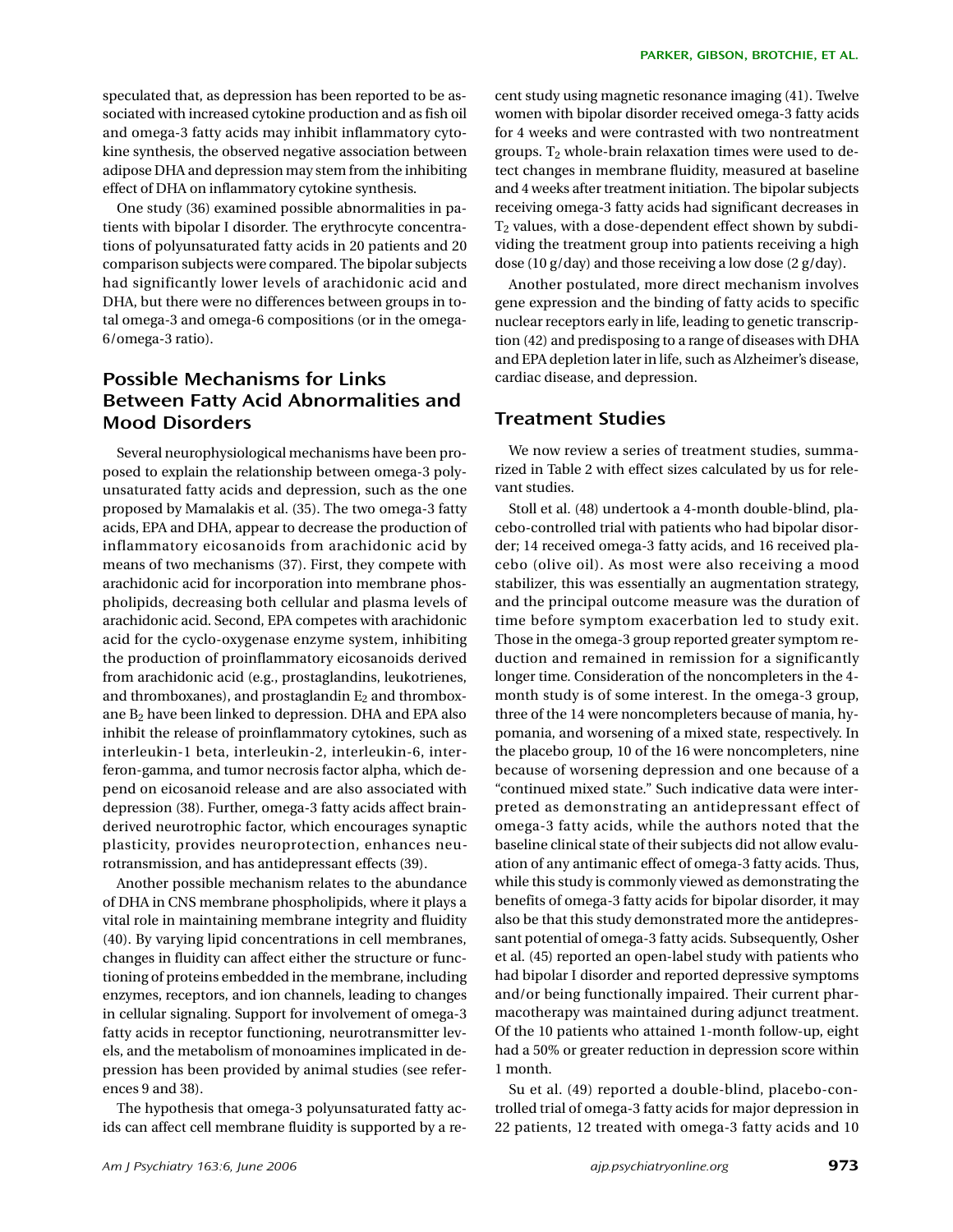|                                     |                                              |                                                                                                                 | Intervention                                 | Omega-3                                   | Depression                                       | Result                                                                        |                                                                                                        |
|-------------------------------------|----------------------------------------------|-----------------------------------------------------------------------------------------------------------------|----------------------------------------------|-------------------------------------------|--------------------------------------------------|-------------------------------------------------------------------------------|--------------------------------------------------------------------------------------------------------|
| Study                               | Patients'<br>Condition                       | Treatment<br>Groups <sup>a</sup>                                                                                |                                              | Fatty Acid and<br>Daily Dose <sup>a</sup> | Measure-<br>ment <sup>b</sup>                    | Effect Size <sup>c</sup>                                                      | 95% Confidence<br>Interval                                                                             |
| Marangell et al.<br>(43)            | Major depressive<br>disorder                 | Omega-3,<br>$N = 18$ ;<br>placebo,<br>$N = 17$                                                                  | 6-week mono-<br>therapy                      | 2 g DHA                                   | Hamilton<br>and<br>Montgom-<br>ery-<br>Åsberg    | 0.82 (Hamilton),<br>0.59 (Montgom-<br>ery-Åsberg)                             | 0.12 to 1.52<br>(Hamilton), 0.10 to<br>1.27 (Montgomery-<br>Åsberg)                                    |
| Nemets et al.<br>(44)               | Major depressive<br>disorder                 | Omega-3,<br>$N = 10$ ;<br>placebo,<br>$N=10$                                                                    | 4-week<br>adjunct<br>therapy                 | 2 g ethyl-EPA                             | Hamilton                                         | 1.06 <sup>d</sup>                                                             | 0.09 to 2.03                                                                                           |
| Osher et al. (45)                   | Bipolar I disorder                           | Intention to<br>treat: $N=12$ ;<br>1-month<br>review: $N=$<br>10                                                | Up to $6$<br>months of<br>adjunct<br>therapy | 1.5 $-2.0$ g EPA                          | Hamilton                                         | 1.21 <sup>e</sup>                                                             | 0.31 to 2.10                                                                                           |
| Peet and<br>Horrobin (46)           | Treatment-<br>resistant<br>depression        | Omega-3,<br>$N = 52(1)$<br>EPA, $N=17$ ;<br>2 g EPA, $N=$<br>18; 4 g EPA,<br>$N = 17$ :<br>placebo,<br>$N = 18$ | 12-week<br>adjunct<br>therapy                | 1, 2, or $4g$<br>ethyl-EPA                | Hamilton,<br>Montgom-<br>ery-Åsberg,<br>and Beck | $0.62^{\dagger}$ (Hamilton),<br>0.65 (Montgom-<br>ery-Åsberg),<br>0.92 (Beck) | $-0.25$ to 1.48<br>$(Hamilton)$ , -<br>0.24 to 1.53<br>(Montgomery-<br>Åsberg), 0.04 to<br>1.80 (Beck) |
| Silvers et al. (47) Current         | depressive<br>episode                        | Intention to<br>treat:<br>omega-3,<br>$N = 40$ ;<br>placebo,<br>$N = 37$                                        | 12-week<br>adjunct<br>therapy                | $0.6$ g EPA and<br>$2.4$ g DHA            | Short-form<br>Hamilton<br>and Beck               | $\_\$ {g}                                                                     |                                                                                                        |
| Stoll et al. (48)                   | Bipolar disorder                             | Omega-3,<br>$N = 14;$<br>placebo,<br>$N = 16$                                                                   | 16-week<br>adjunct<br>therapy                | 6.2 g EPA and<br>3.4 g DHA                | Hamilton                                         | 1.39                                                                          | 0.57 to 2.21                                                                                           |
| Su et al. (49)                      | Major depressive<br>disorder                 | Omega-3,<br>$N = 12$ ;<br>placebo,<br>$N=10$                                                                    | 8-week<br>adjunct<br>therapy                 | 4.4 g EPA and<br>$2.2$ g DHA              | Hamilton                                         | 1.89                                                                          | 0.81 to 2.94                                                                                           |
| Zanarini and<br>Frankenburg<br>(50) | <b>Borderline</b><br>personality<br>disorder | Omega-3,<br>$N = 20$ ;<br>placebo,<br>$N=10$                                                                    | 8-week mono-<br>therapy                      | 1 g ethyl-EPA                             | Montgomery- 0.34h<br>Åsberg                      |                                                                               | $-0.51$ to 1.19                                                                                        |

#### **TABLE 2. Studies of Omega-3 Polyunsaturated Fatty Acids in the Treatment of Depressed Mood**

a EPA, eicosapentaenoic acid; DHA, docosahexaenoic acid.

<sup>b</sup> Hamilton Depression Rating Scale, Montgomery-Åsberg Depression Rating Scale, Beck Depression Inventory, and/or Short Form Hamilton Depression Rating Scale.

<sup>c</sup> Calculated as the treatment-minus-placebo difference in the posttreatment mean value, standardized by the pooled standard deviation. All

effect sizes were adjusted by using Hedges's correction.<br><sup>d</sup> Based on the subjects in the intention-to-treat group, with the observation for patient 10 carried forward, and reported mean scores.

e Based on the results at 8 weeks for the subjects in the intention-to-treat group, with the observations for three patients carried forward. The effect size was based on the before-minus-after difference because the study had no placebo arm.

 $f$  Based on the results for 1 g/day. The effect size was calculated by using probit transformation.

<sup>g</sup> Effect size could not be calculated from the reported results.

<sup>h</sup> Ratings at week 8 were available for 18 patients taking ethyl-EPA and nine taking placebo.

with an olive oil placebo, in addition to their existing medication. Participants in the omega-3 group had a significantly lower score on the Hamilton Depression Rating Scale from the 4th treatment week. Effects on erythrocyte fatty acid composition were also examined. The mean posttreatment level of DHA in the omega-3 patient group was significantly higher than at pretreatment, whereas the posttreatment level of EPA was not significantly different from the pretreatment level. By contrast, there were no significant differences between pre- and posttreatment levels of DHA or EPA for patients in the placebo group.

Nemets et al. (44) reported a 4-week parallel-group, double-blind addition of either placebo or ethyl-EPA to ongoing antidepressant therapy for 20 patients with recurrent unipolar depressive disorder. Improvement in the group receiving EPA was significant from week 2 and was highly significant from week 3, and at the end of the 4 weeks the mean reduction in Hamilton score was 12.4 points for the EPA group and 1.6 points for the placebo group. However, in another controlled augmentation trial for community-recruited subjects with moderate levels of depression, Silvers et al. (47) found no support for 3 g/day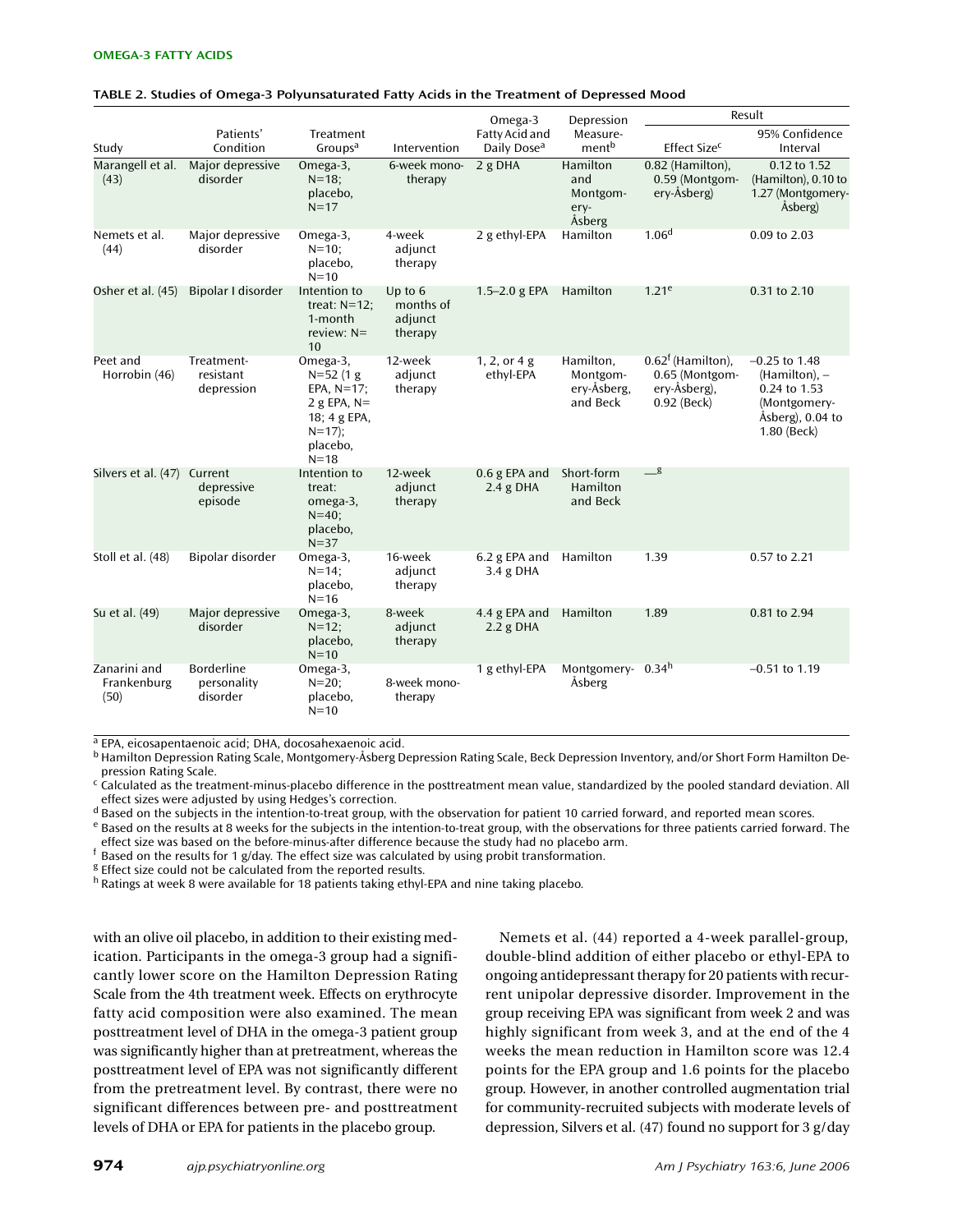of fish oil supplementation of antidepressant medication, despite significant increases in both EPA and DHA in erythrocyte membranes.

Peet and Horrobin (46) studied the effects of ethyl-EPA in patients with ongoing depression despite apparently adequate treatment with standard antidepressant drugs. The 70 patients (ages 18 to 70, male and female) were divided into four groups of approximately equal size. One group took four capsules of paraffin oil placebo per day, the second group took one capsule containing 1g of ethyl-EPA and three of placebo, the third group received two capsules of ethyl-EPA and two of placebo, and the fourth group took four capsules of ethyl-EPA. Thus, the group members consumed 0, 1, 2, and 4 g of ethyl-EPA per day, respectively. All patients continued to received their antidepressant medications. The group taking 1 g/day showed strong beneficial effects on items rating depression, anxiety, sleep, lassitude, libido, and suicidality. The group taking 2 g/day showed little evidence of efficacy, whereas the group taking 4 g/day showed nonsignificant improvement. The suggested curvilinear dose response (across three depression measures) in this omega-3 augmentation study may reflect the relatively low group numbers or a valid dose difference.

Marangell et al. (43) reported a randomized, doubleblind, placebo-controlled trial of DHA monotherapy for patients with a major depressive episode. The patients were randomly assigned to receive either DHA (N=18) or placebo (N=17) for 6 weeks. The response rates were 27.8% in the DHA group and 23.5% in the placebo group, and the difference was not formally significant. The differing results across the last three studies have been interpreted as possibly reflecting differential antidepressant efficacy of EPA and DHA.

Zanarini and Frankenburg (50) studied the comparative efficacy of EPA and placebo in female subjects meeting formal criteria for a borderline personality disorder, not in receipt of any psychotropic medication, and not formally meeting criteria for a current major depressive episode. In contrast to the trial of Marangell et al. (43), the 8-week study (20 participants taking ethyl-EPA and 10 taking mineral oil placebo) established that those treated with EPA experienced a significantly greater reduction in depressive symptoms—as well as in overall aggression.

Earlier, we noted the suggested link between seafood consumption and postpartum depression. Llorente et al. (51) reported a double-blind intervention study in which they sought to determine the effect of DHA supplementation on plasma phospholipid DHA content and on depression indices. Mothers planning to breast-feed were randomly assigned to receive either DHA (≈200 mg/day) or placebo for 4 months after delivery, with depression levels assessed at baseline (delivery), 3 weeks, 2 months, and 4 months. At baseline, the mean plasma phospholipid DHA level was 3.15 mg/dl in the DHA-supplementation group and 3.31 mg/dl in the placebo group. At 4 months, the plasma phospholipid DHA levels were 8% higher (3.40 mg/dl) in the supplementation group and 31% lower (2.27 mg/dl) in the placebo group. While there were no group differences on depression measures at 4 months, this was a prevention study and the women did not have depression when recruited.

# **Do Omega-3 Fatty Acids Induce Switching?**

As examined in controlled trials and reported in case study series, all antidepressant drugs appear to have some capacity to induce manic "switching," although such a propensity appears less evident with the selective serotonin reuptake inhibitors and dual-action drugs than with tricyclic antidepressants and monoamine oxidase inhibitors (52). In fact, it was long held by many clinicians that an "effective antidepressant" should induce switching.

Kinrys (53) reported the case of a woman with a history of major depressive disorder who had not taken antidepressants for 8 months. Five days after she began taking a daily dose of 1980 mg of DHA and 1320 mg of EPA, she became hypomanic, but after the cessation of this treatment she was euthymic in 2 days. In response to the suggestion that omega-3 fatty acids might have mood-elevating effects, Stoll et al. (54) replied that their group had treated more than 300 patients with various open-label omega-3 preparations, including high DHA/low EPA fish oil, high EPA/low DHA fish oil, and flaxseed oil, which contains alpha-linolenic acid (a shorter-chain polyunsaturated fatty acid), and they observed "fewer than 10 cases of apparent omega-3-induced hypomania or mania, almost all from flaxseed oil preparations."

## **Do Omega-3 Fatty Acids Link Depression to Cardiovascular Disease?**

Earlier we noted a large epidemiological study (7) identifying inverse relationships between omega-3 levels and cardiovascular disease. A number of studies have examined the nature of those associations in societies where there is a high dietary intake of omega-3 fatty acids. In one such study (55), Newman et al. established that the extent of atherosclerotic lesions was lower in Alaska natives than in nonnatives and judged that their lipid profiles were related to their diet (reflecting the high intake of omega-3 fatty acids by Eskimos) and not genetic in origin.

It is not surprising then that the well-known association between depression and cardiovascular disease has been interpreted (56, 57) as reflecting a common factor—a deficiency of omega-3 fatty acids. Severus et al. (56) noted numerous studies showing that omega-3 fatty acids reduce the risk of primary cardiac arrest or sudden cardiac death (presumably through their antiarrhythmic properties and impact on heart rate variability) and that a high ratio of arachidonic acid to DHA (omega-6/omega-3) ratio has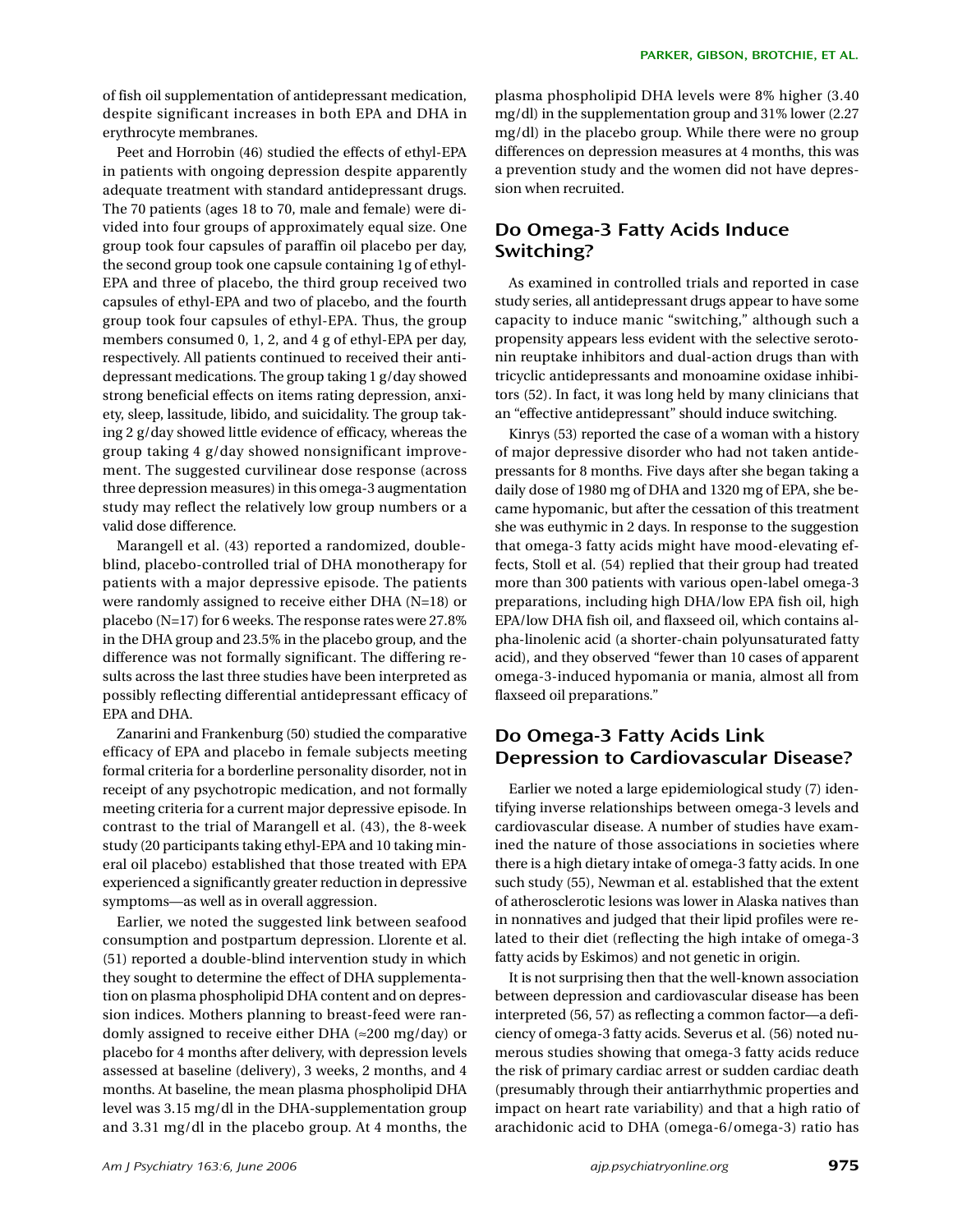#### **OMEGA-3 FATTY ACIDS**

been reported (58) in the heart muscle of men following sudden cardiac death. Low heart rate variability is a risk factor for sudden cardiac death and has been shown to be associated with a reduced content of omega-3 fatty acids in platelet membranes of patients following myocardial infarction (59). In addition, fish oil supplementation led to an increase in heart rate variability in these patients (60). Severus et al. (57) concluded that the higher rate of cardiovascular disease in patients with depression may be the result of one or more still-unrecognized underlying physiological factors predisposing to both depression and cardiovascular disease, with omega-3 deficiency and a high homocysteine level being two possible determinants. A recent article is therefore of some relevance.

Frasure-Smith et al. (61) recruited 812 individuals experiencing an acute coronary syndrome and contrasted a subset of 54 who had major depression with another subset of age- and sex-matched nondepressed subjects. The depressed patients had significantly lower concentrations of total omega-3 and DHA than the matched comparison subjects and higher arachidonic acid/DHA, arachidonic acid/EPA, and omega-6/omega-3 ratios. The authors noted that to their knowledge, while there had been many studies demonstrating low omega-3 levels in people who later develop coronary artery disease, this was the first study showing lower omega-3 levels in plasma phospholipids of depressed patients with coronary artery disease. They reviewed studies indicating that depression is associated with lower total omega-3 levels; some of these studies identified significantly lower DHA, others indicated lower EPA, and others found a lower DHA-EPA combination. In addition, they noted that, while there were some variations in the studies examining omega-3 fatty acids as risk factors for coronary artery disease, "the most consistent results parallel those for depression" (p. 894), and they argued the need for trials of dietary supplementation with long-chain omega-3 fatty acids in both patients with coronary artery disease and patients with depression.

As a relative deficiency in essential omega-3 fatty acids has been strongly implicated as providing an increased risk for coronary artery disease and for depression, a deficiency in omega-3 fatty acids may act as a higher-order variable increasing their independent risk and creating a spurious association.

### **Conclusions**

There are now several cross-sectional studies showing associations between seafood consumption and rates of both depression and bipolar disorder. Such research postulates a plausible etiological factor. Further, and unusual in any pursuit of a psychiatric disorder, the biological risk factor can be measured, with several studies identifying lower concentrations of omega-3 fatty acids in patients with depression. Most, but not all, studies have examined levels in plasma rather than red blood cells.

In terms of intervention, there are now several studies supporting omega-3 supplementation as having a distinct antidepressant role. Predictably, because of the complexities intrinsic to the domain, much work will be required to determine which omega-3 fatty acid (and in what ratio to omega-6 fatty acids) is likely to have the greatest benefit and at what dose. Currently, there appears to be somewhat stronger support for EPA than for DHA in terms of antidepressant strength. However, this is of theoretical interest principally, as the two omega-3 fatty acids are not normally separated but given together as fish oil. It presently remains unclear whether omega-3 supplementation alone has antidepressant properties or whether omega-3 fatty acids may have greater potential as augmenters of standard antidepressants. Finally, while there are two studies indicating efficacy of omega-3 supplementation for patients with bipolar disorder, it remains to be further investigated whether its identified benefits derive from a mood-stabilizing propensity or an antidepressant effect.

Our review therefore suggests a raft of possible studies, as now noted. First, measurement issues need further clarification. Specifically, what is the most useful modality for measuring polyunsaturated fatty acids (i.e., adipose tissue, red blood cells, plasma), while there is a need to refine and calibrate questionnaires on food frequency and diet to ensure their links to measured levels of the biological markers (e.g., DHA, EPA, and arachidonic acid). Second, placebocontrolled trials require careful selection of an appropriate placebo, given the possible influence of some oils (e.g., olive oil) on mood, the ethical considerations of using a proinflammatory omega-6 placebo, and the obvious fish aftertaste in intervention groups, risking identification. Third, clarification of the risk factor is required. Specifically, which omega-3 fatty acid deficiency (DHA or EPA) or what ratio of omega-6 to omega-3 provides the greatest risk for mood disorders in general and for subsets of disorders (bipolar, unipolar, postpartum), what factors influence that risk factor (e.g., diet, maternal depletion during pregnancy), and what duration of dietary supplementation is required to correct any anomaly in polyunsaturated fatty acids. Fourth, further treatment studies should examine whether supplementation is beneficial—and which omega-3 fatty acid (EPA, DHA, or some combination) is optimal and whether there is specificity to differing mood disorder types. Fifth, does such supplementation have general effects on mood state or is it weighted toward antidepressant or mood-stabilizing effects, and therefore preferentially relevant to unipolar or bipolar disorder, or does it have even wider benefits (e.g., for anxiety or sleep disorders)? Sixth, treatment studies should identify whether such supplementation is of relevance only if there is an established omega-3 deficiency and whether supplementation has primary mood effects or is more an augmentor requiring a primary drug, such as an antidepressant. Thus, the study designs would broadly be compatible with those of standard pharmacotherapy trials but would have the ad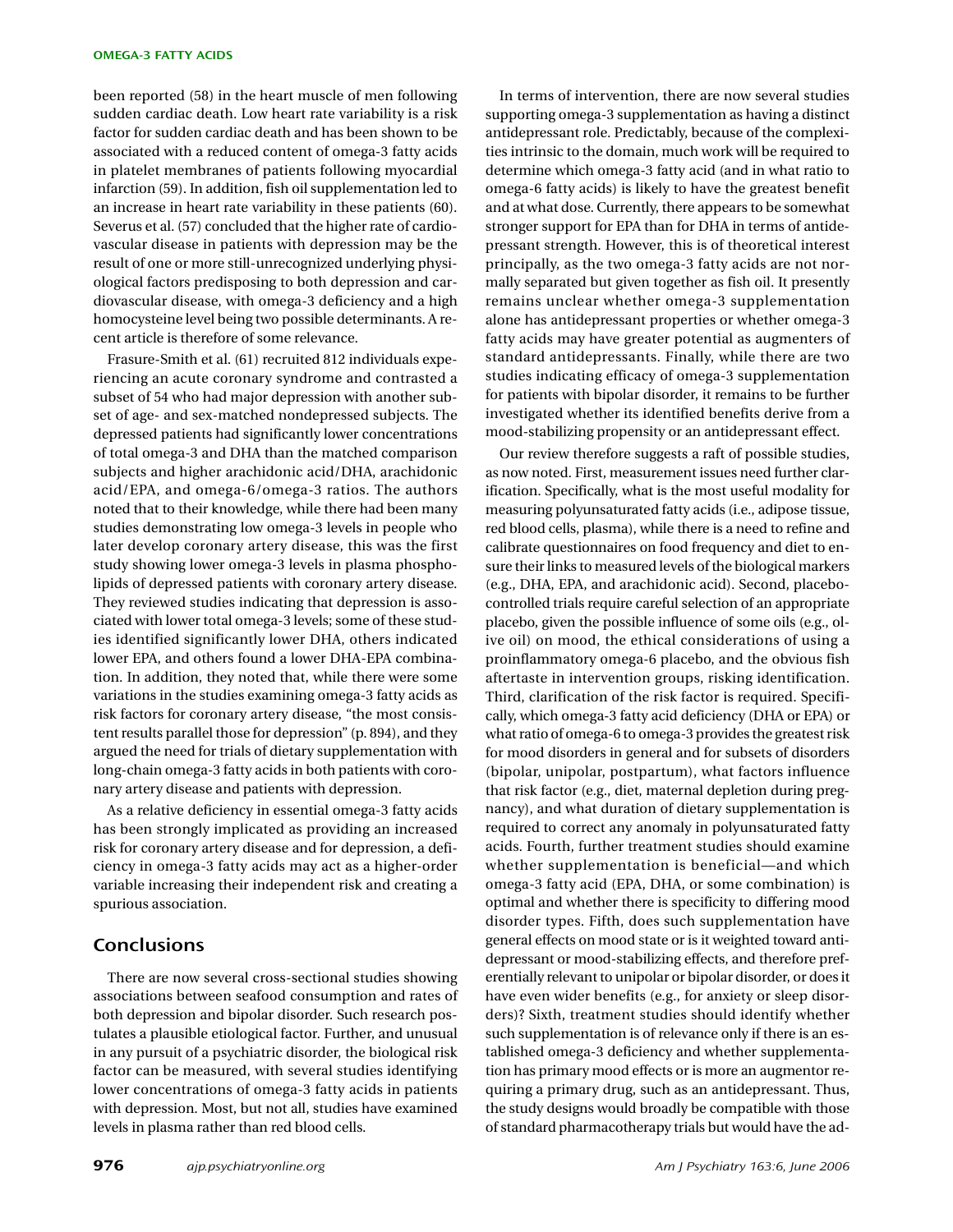vantage of being able to measure process issues, such as the biological markers. Seventh, if benefits from shortterm treatment are demonstrated, extension studies would need to pursue their prophylactic potential. Eighth, treatment studies should be associated with pursuit of likely mechanisms, by means of functional MRI (as noted earlier) or other technologies. Ninth, the hypothesis that abnormal levels of omega-3 fatty acids may act as a higher-order variable that independently increases risk for coronary artery disease and for depression (and so suggesting a causal link between those two outcome variables) would benefit from refined studies.

In this article we have reviewed components of an intriguing hypothesis linking a dietary contribution to variable rates of mood disorders. There is now a clear hypothesis linking disorder diathesis and variation with an identifiable risk factor and allowing a rational treatment approach. There is great opportunity for more specific etiological and treatment intervention studies. Further research into the essential polyunsaturated fatty acids and their relevance to psychiatric, cardiac, and more general health areas would benefit from fast tracking and enhancement of coordinated research endeavors.

Received Dec. 20, 2004; revisions received March 4 and July 12, 2005; accepted Aug. 5, 2005. From the School of Psychiatry, University of New South Wales, Sydney, Australia; and the Black Dog Institute. Address correspondence and reprint requests to Dr. Parker, Black Dog Institute, Prince of Wales Hospital, Sydney, NSW 2031, Australia; g.parker@unsw.edu.au (e-mail).

Supported by Program Grant 2223708 from the National Health and Medical Research Council of Australia and by an Infrastructure Grant from the Centre of Mental Health, New South Wales Department of Health.

#### **CME Disclosure**

APA policy requires disclosure by CME authors of unapproved or investigational use of products discussed in CME programs. Off-label use of medications by individual physicians is permitted and common. Decisions about off-label use can be guided by scientific literature and clinical experience.

#### **References**

- 1. Klerman G, Weissman MM: Increasing rates of depression. JAMA 1989; 261:2229–2235
- 2. Leaf A, Weber PC: A new era for the science of nutrition. Am J Clin Nutr 1987; 45:1048–1053
- 3. Eaton SB, Konner M: Paleolithic nutrition: a consideration of its nature and current implications. N Engl | Med 1985; 312:283-289
- 4. Holub BJ: Clinical nutrition, 4: omega-3 fatty acids in cardiovascular care. Can Med Assoc J 2002; 166:608–615
- 5. Emken EA, Adlof RO, Gulley RM: Dietary linoleic acid influences desaturation and acylation of deuterium-labeled linoleic and linolenic acids in young adult males. Biochim Biophys Acta 1994; 1213:277–288
- 6. Endres S: Messengers and mediators: interactions among lipids, eicosanoids and cytokines. Am J Clin Nutr 1993; 57(5 suppl):798S–800S
- 7. Dolecek TA: Epidemiological evidence of relationships between dietary polyunsaturated fatty acids and mortality in the
- 8. Smith RS: The macrophage theory of depression. Med Hypotheses 1991; 35:298–306
- 9. Hibbeln JR, Salem N Jr: Dietary polyunsaturated fats and depression: when cholesterol alone doesn't satisfy. Am J Clin Nutr 1995; 62:1–9
- 10. Lieb J, Karmali R, Horrobin D: Elevated levels of prostaglandin  $E_2$  and thromboxane  $B_2$  in depression. Prostaglandins Leukot Med 1983; 10:361–367
- 11. Weissman MM, Bland RC, Canino GJ, Faravelli C, Greenwald S, Hwu HG, Joyce PR, Karam EG, Lee CK, Lellouch J, Lepine JP, Newman SC, Rubio-Stipec M, Wells JE, Wickramaratne PJ, Wittchen H, Yeh EK: Cross-national epidemiology of major depression and bipolar disorder. JAMA 1996; 276:293–299
- 12. Omega-3 Essential Fatty Acids and Psychiatric Disorders, workshop presented at National Institutes of Health, Sept 2–3, 1998, Bethesda, Md. http://efaeducation.nih.gov/sig/nihwork.html
- 13. Hibbeln JR: Fish consumption and major depression (letter). Lancet 1998; 351:1213
- 14. Hakkarainen R, Partonen T, Haukka J, Virtamo J, Albanes D, Lonnqvist J: Is low dietary intake of omega-3 fatty acids associated with depression? Am J Psychiatry 2004; 161:567–569
- 15. Hibbeln JR: Seafood consumption, the DHA content of mothers' milk and prevalence rates of postpartum depression: a cross-national, ecological analysis. J Affect Disord 2002; 69:15– 29
- 16. Noaghiul S, Hibbeln JR: Cross-national comparisons of seafood consumption and rates of bipolar disorders. Am J Psychiatry 2003; 160:2222–2227
- 17. Tanskanen A, Hibbeln JR, Tuomilehto J, Uutela A, Haukkala A, Viinamaki H, Lehtonen J, Vartiainen E: Fish consumption and depressive symptoms in the general population in Finland. Psychiatr Serv 2001; 52:529–531
- 18. Timonen M, Horrobin D, Jokelainen J, Laitinen J, Herva A, Räsänen P: Fish consumption and depression: the Northern Finland 1966 birth cohort study. J Affect Disord 2004; 82:447– 452
- 19. Magnusson A, Axelsson J, Karlsson MM, Oskarsson H: Lack of seasonal mood change in the Icelandic population: results of a cross-sectional study, Am J Psychiatry 2000; 157:234–238
- 20. Cott J, Hibbeln JR: Lack of seasonal mood change in Icelanders (letter). Am J Psychiatry 2001; 158:328
- 21. McGrath-Hanna NK, Greene DM, Tavernier RJ, Bult-Ito A: Diet and mental health in the Arctic: is diet an important risk factor for mental health in circumpolar peoples?—a review. Int J Circumpolar Health 2003; 62:228–241
- 22. Meyer B, Mann N, Lewis J, Milligan GC, Sinclair AJ, Howe PR: Dietary intakes and food sources of omega 6 and omega 3 polyunsaturated fatty acids. Lipids 2003; 38:391–398
- 23. Innis SM: Perinatal biochemistry and physiology of long-chain polyunsaturated fatty acids. J Pediatr 2003; 143(4 suppl):S1–S8
- 24. Onwude JL, Lilford RJ, Hjartardattir H, Staines A, Tuffnell D: A randomised double blind placebo controlled trial of fish oil in high risk pregnancy. Br J Obstet Gynaecol 1995; 102:95–100
- 25. Olsen SF, Secher NJ, Tabor A, Weber T, Walker JJ, Gluud C: Randomized clinical trials of fish oil supplementation in high risk pregnancies. Br J Obstet Gynaecol 2000; 107:382–395
- 26. Burns RA, Wibert GJ, Diersen-Schade DA, Kelly CM: Evaluation of single-cell sources of docosahexaenoic acid and arachidonic acid: 3-month rat oral safety study with an in utero phase. Food Chem Toxicol 1999; 37:23–36
- 27. Arterburn LM, Boswell KD, Koskelo E, Kassner SL, Kelly C, Kyle DJ: A combined subchronic (90-day) toxicity and neurotoxicity study of a single-cell source of docosahexaenoic acid triglyceride (DHASCO oil). Food Chem Toxicol 2000; 38:35–49